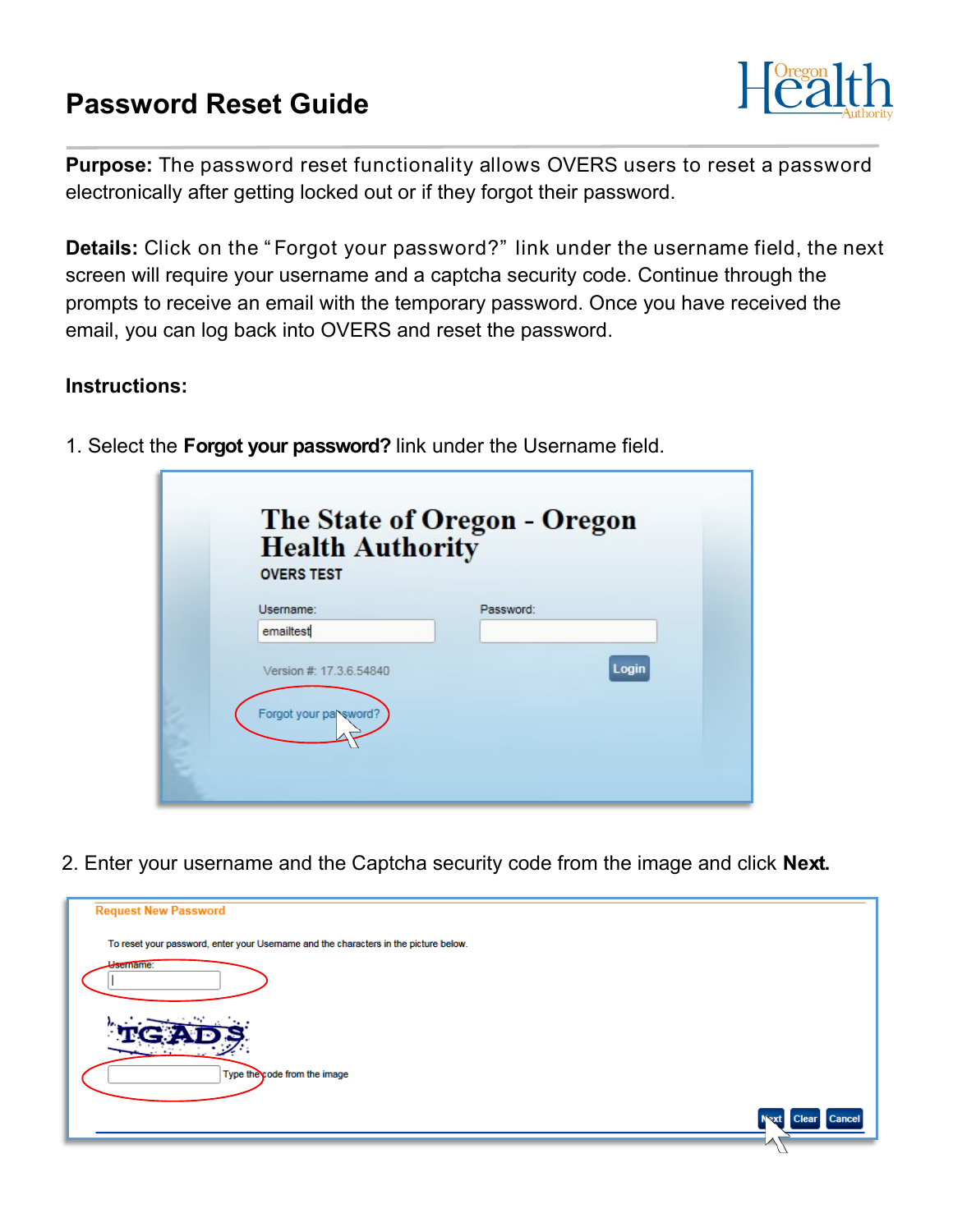3. Answer the security question and click **Next.** If you do not know the answer to your security question, please call the OVERS help desk at 971-673-0279 to complete the process.

| Please answer your security question below. |                                       |
|---------------------------------------------|---------------------------------------|
| What is your favorite color?                |                                       |
|                                             | Cancel<br><b>Clear</b><br><b>Next</b> |

4. Click **Continue** to receive the temporary password email.



5. You will receive an email from ORVR.OHD@STATE.OR.US with your temporary password. Check your spam folder if you don't receive the email with in a few minutes. You may copy the password to use when logging into OVERS.